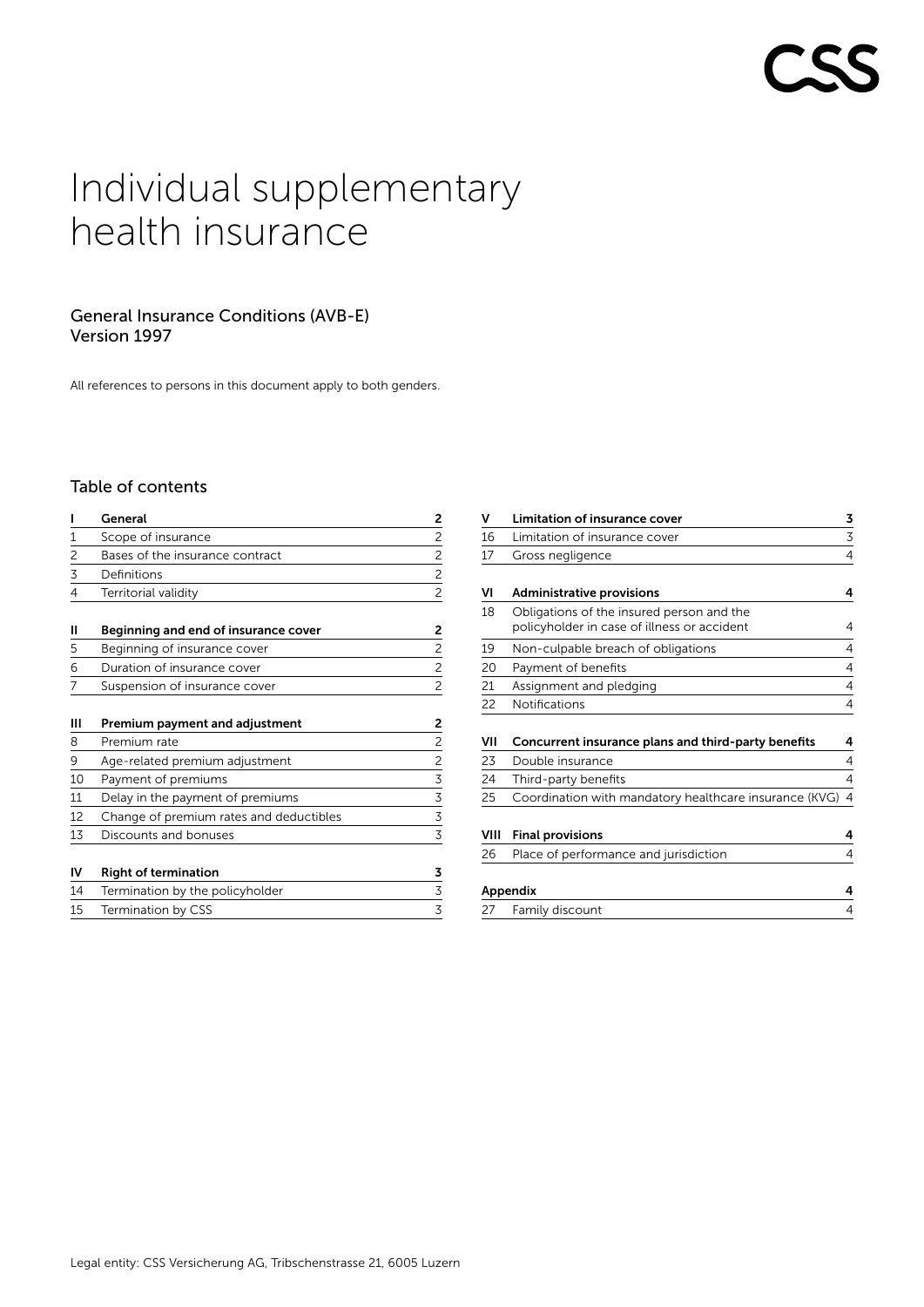# <span id="page-1-0"></span>**General**

## Art. 1 Scope of insurance

- 1.1 Individual health insurance encompasses the supplementary insurance plans for medical treatment costs and the Daily Indemnity Insurance in case of work incapacity, operated by CSS, which cover the financial consequences of illness. For an additional premium, cover against accidents may be included.
- 1.2 Insured benefits are described in the Special Conditions  $(SB)$

### Art. 2 Bases of the insurance contract

The bases of the contract are:

- the written declarations of the policyholder and the insured person, namely on the insurance application and in the medical examiner's report;
- these General Insurance Conditions;
- the Special Conditions;
- the provisions of the Federal Insurance Contract Act of 2 April, 1908.

#### Art. 3 Definitions

The following definitions apply to the contract:

3.1 Illness: any involuntary impairment of the physical or mental health of the insured person not resulting from an accident and which requires medical examination or treatment.

> Pregnancy, complications during pregnancy, childbirth and miscarriage are classified as an illness, if the Special Conditions do not expressly exclude maternity cover.

3.2 Accident: any sudden, unintentional, harmful effect of an unusual external factor on the human body that results in an impairment of physical or mental health.

> The following bodily injuries are also classified as accidents even when not due to an unusual external effect:

- fractures, insofar as they are not clearly attributable to illness;
- dislocated joints;
- torn meniscus;
- torn muscles;
- strained muscles;
- ruptured tendons;
- injured ligaments;
- injured eardrum.
- 3.3 Case (illness, accident, relapse): any event resulting in entitlement to benefits. Should a new illness or new accident occur before the first case has ended, it shall be regarded as a new case, provided that no causal relationship exists with the first case. An illness or the after-effects of an accident that are medically linked to a pre-existing illness or an earlier accident (relapse) will only be regarded as a new case if the insured person has not received medical treatment for the said illness or after-effects of an accident in the 12 months following the end of the previous case.

#### Art. 4 Territorial validity

- 4.1 Insurance cover is valid in Switzerland, Liechtenstein and in the border zones (areas recognised for the granting of cross-border work permits).
- 4.2 It is also valid in other countries providing the insured person's stay is temporary and does not exceed a period of 12 consecutive months.
- 4.3 In the case of a temporary stay in other countries for a period exceeding 12 months, the policyholder may request that insurance cover be maintained for up to five years maximum. A premium based on the applicable CSS rate is payable in advance. Furthermore, the insured person must nominate a representative in Switzerland, whose

address is deemed to be the insured person's chosen place of residence.

4.4 The insured person may only go abroad for the purpose of obtaining medical treatment if he has written authorisation from CSS.

# II Beginning and end of insurance cover

#### Art. 5 Beginning of insurance cover

Insurance cover begins on the date specified in the written confirmation of acceptance by CSS, however at the earliest on the date specified in the policy. This rule also applies to changes to the insurance.

#### Art. 6 Duration of insurance cover

- 6.1 Insurance cover is contracted for an initial period expiring on the date stated in the policy. The expiry date is always 31 December.
- 6.2 It will be renewed tacitly each year unless terminated by the policyholder by the given deadline.
- 6.3 Insurance cover under the Daily Indemnity Insurance in case of work incapacity may remain in effect until the age for entitlement to a pension from the Old Age and Survivors' Insurance (AHV) at the latest.

#### Art. 7 Suspension of insurance cover

- 7.1 Suspension allows the insured person to put insurance cover on hold, without entitlement to benefits, for a period of minimum 6 months and maximum 24 months during a stay abroad or on account of mandatory admission to a group contract with identical benefits.
- 7.2 The premium due for suspending insurance cover is payable in advance.
- 7.3 It is possible to reinstate cover as of the first day of a month, subject to 30 days' written notice from the policyholder. In such a case, insurance cover will resume without a further health examination.

# III Premium payment and adjustment

#### Art. 8 Premium rate

- 8.1 For BASIC, UNO, UNO+, DUE, DUE+, SANFIT, DENTA, FT and FP supplementary insurance plans, the age group used to set the premium is based on the age of the insured person at the time the contract is concluded.
- 8.2 For OPTIMA, OPTIMA+, QUADRA, QUADRA+ or ECO-DENTA supplementary insurance plans taken out before age 50, the age group used to set the premium is determined each year on the basis of the insured person's current age. However, the insured person is guaranteed to remain in the 46–50 age group after age 50 and for the term of the contract.
- 8.3 For OPTIMA, OPTIMA+, QUADRA, QUADRA+ or ECO-DENTA supplementary insurance plans taken out after age 50, the age group used to set the premium is based on the age of the insured person at the time of signing the contract. The said age group will apply for the term of the contract.
- 8.4 For Daily Indemnity Insurance in case of work incapacity, the age group used to set the premium is determined each year on the basis of the insured person's current age.

#### Art. 9 Age-related premium adjustment

The rate determined on the basis of the insured person's current age will apply as of 1 January of the calendar year in which the insured person must change age groups.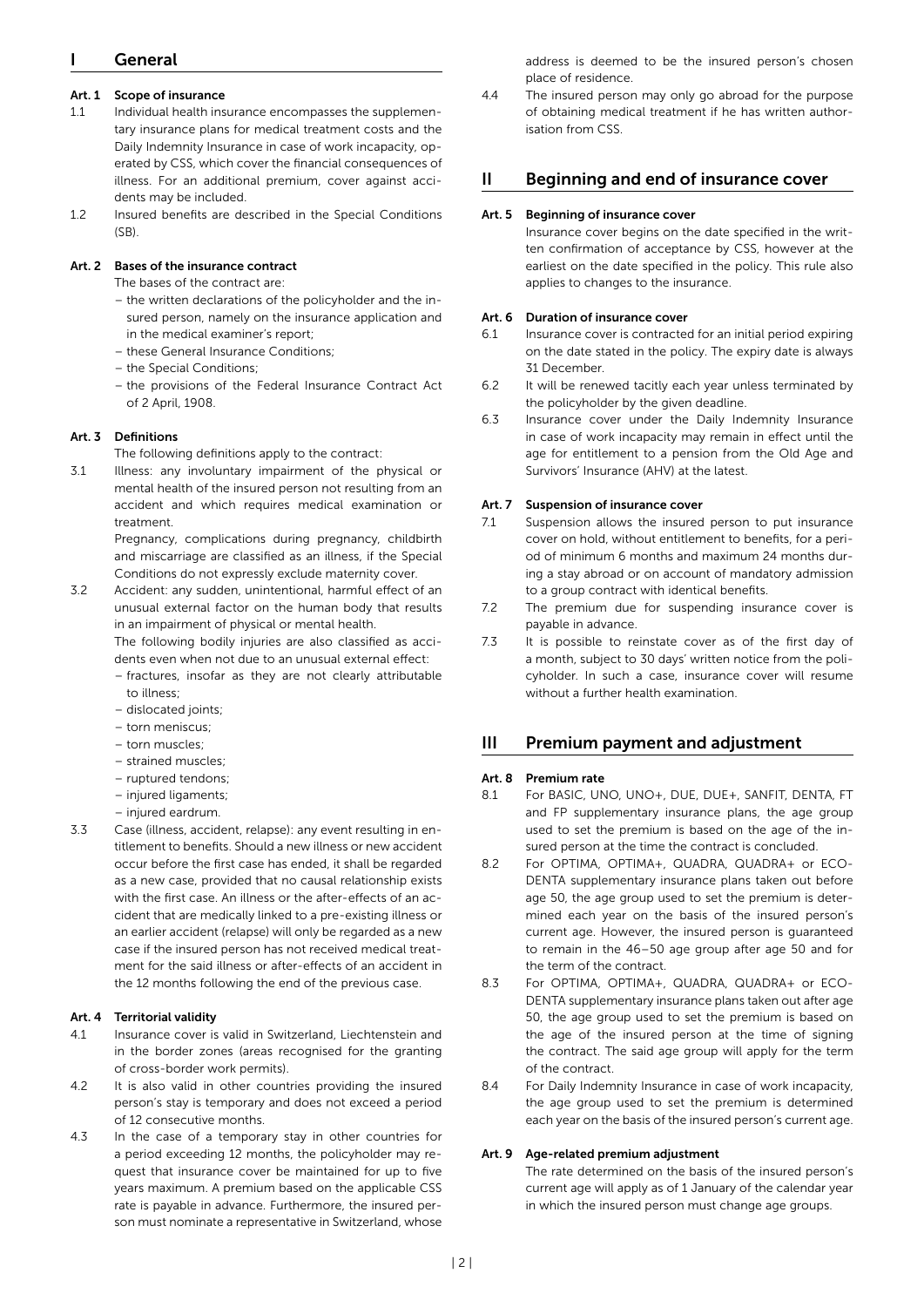#### <span id="page-2-0"></span>Art. 10 Payment of premiums

- 10.1 Premiums are payable annually in advance on the due date stated in the policy. By special agreement and for an additional charge, premiums may also be paid semiannually, quarterly or monthly.
- 10.2 If the contract begins in the course of the month, the premium is due for the entire month.

#### Art. 11 Delay in the payment of premiums

- 11.1 If the premium is not paid by the due date, the policyholder will be notified of the consequences in writing, at his own expense, and asked to pay the outstanding amount within 14 days of the reminder being sent.
- 11.2 If the reminder is ignored, CSS obligation to pay benefits will be suspended upon expiry of this deadline.
- 11.3 If the arrears, including the premium, interest and fees, are paid within two months of the expiry of the 14-day deadline, the suspended insurance cover will be reinstated. If arrears are paid later, CSS may refuse reinstatement or make it subject to a new health examination at the expense of the insured person. Claims arising during the suspension period are never reimbursed.

#### Art. 12 Change of premium rates and deductibles

- 12.1 If premiums or the rules pertaining to deductibles change, primarily on the basis of the development of costs, CSS will adjust the insurance cover accordingly. New premiums are calculated in keeping with the methods approved by the Federal Office for Private Insurance.
- 12.2 New premiums or rules pertaining to deductibles will be notified in writing, at the latest 30 days before their effective date. If the policyholder does not agree to these changes, he is entitled to terminate the relevant insurance cover or the contract as a whole within 30 days of such notification, otherwise the policyholder is deemed to have accepted the change in insurance cover.
- 12.3 If the insured person changes his place of residence, the policyholder or the insured person must inform CSS immediately. CSS will automatically adjust the premium on the basis of the new place of residence, as the case may be. This adjustment does not give the right to terminate insurance cover.

#### Art. 13 Discounts and bonuses

- 13.1 CSS may grant discounts and bonuses. The loss of discounts owing to non-fulfilment of the conditions of eligibility does not entitle the policyholder to terminate the insurance that has been taken out. The same applies if contractually agreed criteria mean that no bonus is paid out. The reduction of discounts or bonuses by CSS as the result of a rate adjustment and/or the amendment by CSS of the conditions of eligibility for a discount or bonus gives rise to a right to terminate the insurance.
- 13.2 CSS grants children and young people a family discount up to the end of the calendar year in which the insured person reaches the age of 20.

CSS sets out the details of this family discount in a Appendix to the AVB. CSS may amend this Appendix to the AVB unilaterally. Any amendments will take effect at the beginning of the calendar year in each case.

The level of the discount depends on the insurance cover of the person of discount (the parent or guardian) and that of the child or young person. It is stated on the policy.

Children and young people are eligible for a discount up to the age of 20 providing all of the following conditions are met:

a) The child is covered by basic insurance with CSS Kranken-Versicherung AG or Arcosana AG.

- b) An adult parent or guardian (the person of discount) lives in the same household.
- c) The person of discount is covered by basic insurance with CSS Kranken-Versicherung AG or Arcosana AG.
- d) The person of discount has taken out equivalent supplementary insurance with CSS Versicherung AG.
- 13.3 The amount of the discount is calculated on the basis of the net premium, and stated for each product on the policy or premium summary.

Sample calculation: UNO+ with a number of discounts:

| (actual premium due)         | CHF 13.10 |
|------------------------------|-----------|
| Net premium II               |           |
| - discount II (notional) 25% | CHF 4.35  |
| Net premium I                | CHF 17.45 |
| - discount I (notional) 10%  | CHF 1.95  |
| Gross premium                | CHF 19.40 |

13.4 CSS will announce changes to discounts and bonuses, and to the conditions of eligibility for a discount or bonus, no later than 30 days prior to the end of the calendar year. If the insured person does not agree to these changes, he can terminate the insurance concerned with effect from the end of the current calendar year by giving notice in writing. Such notice is deemed to be on time if it is received by CSS no later than the last working day of the current calendar year, during normal office hours.

# IV Right of termination

#### Art. 14 Termination by the policyholder

The policyholder is entitled to terminate the insurance cover:

- a) on the expiry date of the first agreed insurance period, thereafter, at the end of each subsequent insurance year. To be valid, notice of termination must be given in writing and must reach CSS at least three months prior to the beginning of the new insurance year.
- b) following each claim for which a benefit payment is due. To be valid, notice of termination must be received by CSS at the latest 14 days after the policyholder has been informed of the benefit payment.

#### Art. 15 Termination by CSS

CSS renounces its right to terminate insurance cover following a claim, save for cases of non-disclosure, fraud, abuse or attempted abuse.

#### V Limitation of insurance cover

#### Art. 16 Limitation of insurance cover

Benefits will not be granted

- a) for illnesses, malformations, infirmities and accidents or their after-effects existing at the time the contract is entered into or reinstated;
- b) for illnesses due to the abusive consumption of medication, drugs or alcohol;
- c) for treatments not recognised by the federal government in the Federal Health Insurance Act (KVG) and for all prophylactic measures (with the exception of benefits stipulated in the Special Conditions) or cosmetic treatment (including rejuvenation or weight loss programmes), which are not the result of a case taken on by CSS;
- d) for illnesses and accidents caused by acts of war. If these events have caught the insured person by surprise while outside Switzerland, the insurance cover will only end 14 days after the outbreak of such events;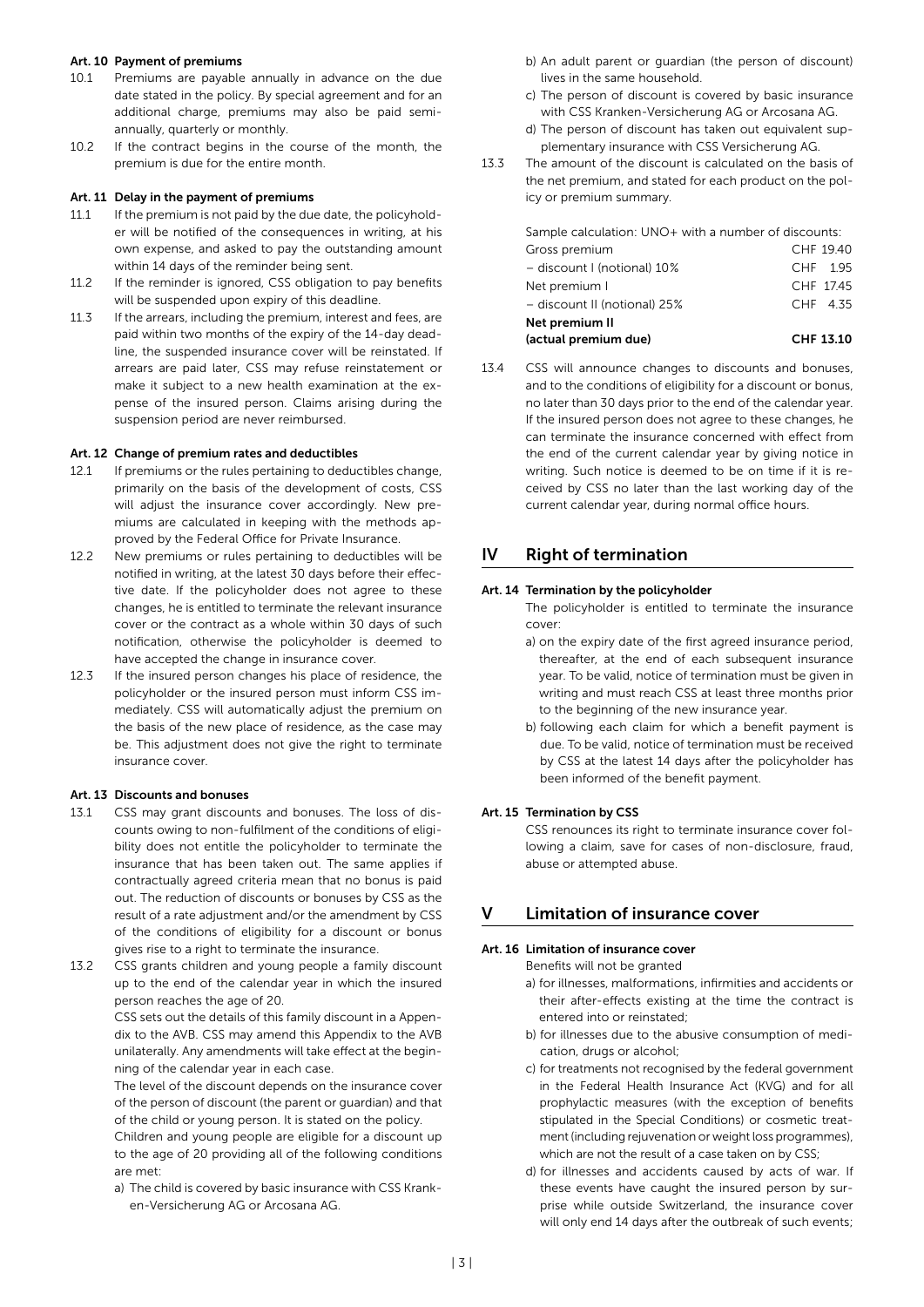<span id="page-3-0"></span>e) for accidents occurring

- during commotions of any kind, unless the insured person can prove that he was not actively engaged in the commotion as a troublemaker or an instigator;
- while participating in races with motor vehicles and equipment or in related training;
- if the insured person intentionally commits or attempts to commit a crime or violation;
- while the insured person is serving in a foreign army;
- f) for for damage to health caused by ionising radiation of any kind, unless as an occupational disease;
- g) for self-mutilation, suicide or attempted suicide, which the insured person is fully aware of committing;
- h) for accidents, where insurance cover against accidents has not been included;
- i) for claims not submitted to CSS within 12 months of the invoice date.

#### Art. 17 Gross negligence

CSS waives its legal right to reduce benefits if the event of gross negligence by the policyholder or the insured person.

# VI Administrative provisions

#### Art. 18 Obligations of the insured person and the policyholder in case of illness or accident

- 18.1 The insured person or the policyholder must notify CSS as soon as he becomes aware of a case of illness or accident giving rise to entitlement to benefits.
- 18.2 There is no entitlement to benefits for illnesses and accidents that are not declared within 30 days.
- 18.3 The insured person must follow medical instructions and, if need be, agree to be examined by a doctor appointed by CSS, at this insurer's expense, failing which the insured person loses entitlement to benefits.
- 18.4 The insured person or the policyholder must provide CSS with all the information and documents needed to process the case, including original statements from other insurers paying benefits for the same case. Failure to do so releases CSS from its obligation to pay benefits within 14 days of the date a formal reminder is served in writing.

#### Art. 19 Non-culpable breach of obligations

CSS renounces its right to impose applicable sanctions in case of a breach of obligations by the insured person or the policyholder, if circumstances reveal that the breach was not culpable.

#### Art. 20 Payment of benefits

CSS will grant benefits within 30 days of receiving all medical information and documents needed to determine its obligation to pay benefits. The deductible is subtracted from the amount of benefits due.

#### Art. 21 Assignment and pledging

The insured person or the policyholder must not assign or pledge the benefits insured by CSS without its express written consent.

#### Art. 22 Notifications

- 22.1 All notifications from the policyholder or the insured person will only be valid if sent in writing to CSS's head office, or to one of its agencies.
- 22.2 CSS will validly send all its notifications to the most recent address provided by the insured person or policyholder.

# VII Concurrent insurance plans and third-party benefits

#### Art. 23 Double insurance

If the insured person has further insurance policies with other insurers, the aggregate amount of benefits paid from all the insurances cannot exceed the actual treatment costs incurred. The said insurers will accept costs in proportion to the benefits they guarantee.

#### Art. 24 Third-party benefits

- 24.1 The policyholder or the insured person must inform CSS of the nature and extent of compensation he receives from a third party. He may not reach a settlement with a third party without authorisation from CSS.
- 24.2 If a third party refutes liability, CSS grants benefits providing the policyholder or the insured person assigns to CSS his claims against the third party up to the amount of benefits paid out.
- 24.3 In so far as a UVG accident insurer, the military insurance or disability insurance are liable for the costs of healthcare or the daily indemnity for work incapacity, CSS can make the payment of benefits dependent on the said institution having been notified of the case.

#### Art. 25 Coordination with mandatory healthcare insurance (KVG)

If the insured person has mandatory healthcare insurance in accordance with the KVG (Federal Health Insurance Act) with another insurer, he must first provide CSS with the original statement of benefits paid out by such insurer in order to claim the insured benefits from CSS.

# VIII Final provisions

#### Art. 26 Place of performance and jurisdiction

- 26.1 The place of performance is the legal residence in Switzerland of the policyholder or insured person.
- 26.2 In the event of any dispute, the rightful claimant may bring an action against CSS at the competent courts of his legal residence in Switzerland or at the courts of CSS's head office.

# Appendix

#### Art. 27 Family discount

As a family insurer, CSS Versicherung AG grants attractive family discounts for children and young people on premiums for supplementary insurance under the VVG.

#### 27.1 Eligibility for premium discounts on supplementary insurance

The cumulative conditions of eligibility for the family discount are set out in paragraph 13.2 of the General Insurance Conditions (AVB).

#### 27.2 Discounts on individual insurance products

Discount: 25%

#### Maximum age: up to age 20

The amount of the discount is calculated on the basis of the net premium, and stated for each product on the policy or premium summary for the child or young person.